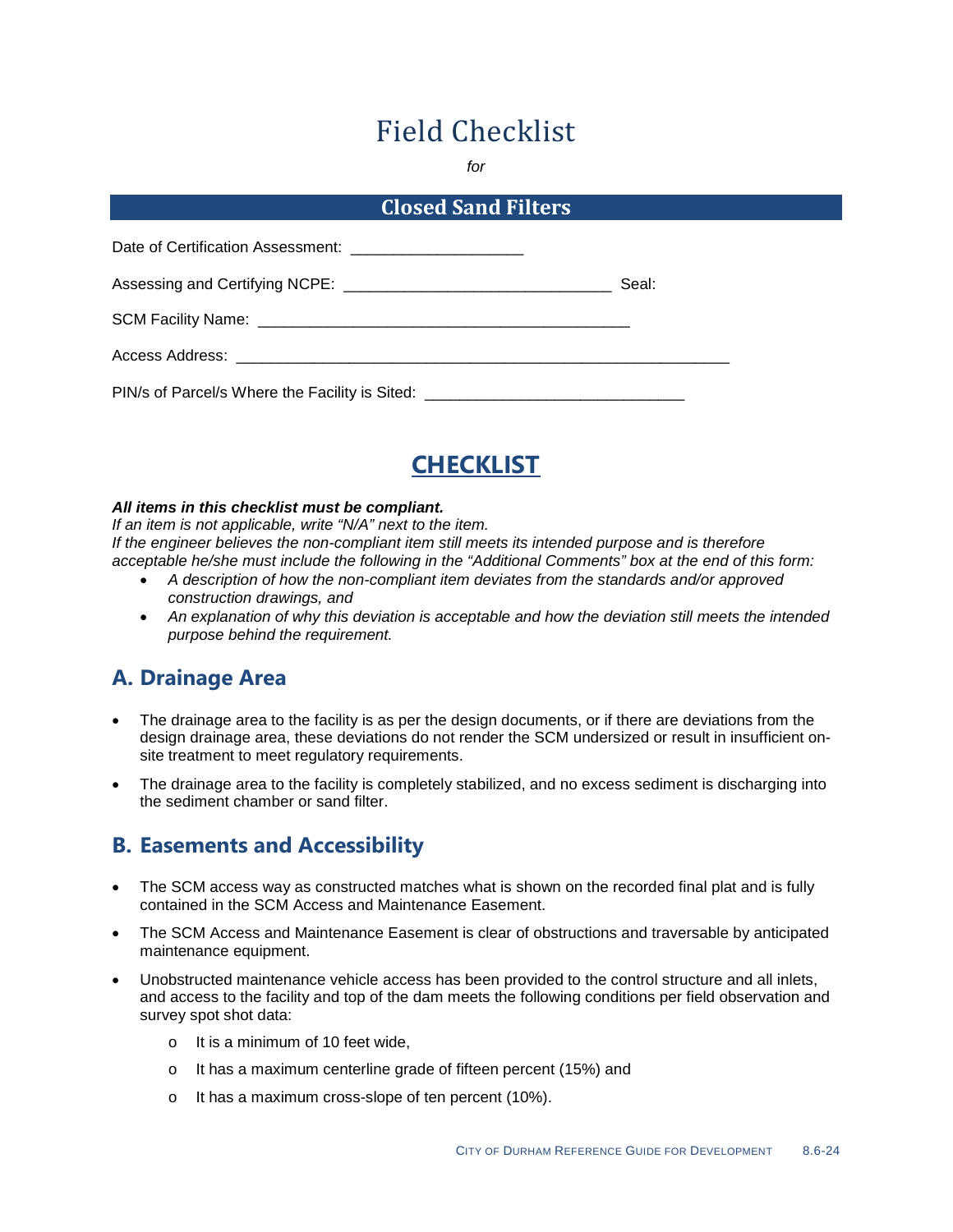- Unless it has been surfaced with gravel, asphalt, concrete, etc., in accordance with approved construction drawings, 85% of the SCM Access and Maintenance Easement has achieved a healthy stand of grass.
- A Bilco®-type door (or approved equivalent) has been placed at the inlets and at the control structure. Access points that occur in areas subject to vehicular traffic are of the traffic bearing type.
- All access ways into the unit(s) have steps or ladders installed as shown on the construction drawings. Access ways do not decrease in size from the opening at ground level. Internal sections of the access way are not offset from the opening at the ground level.
- Provided openings do not inhibit confined space entry procedures for safety.
- All internal sections of the unit can be accessed from an approved access way.
- Access to all flow control valves (and/or valve operating handles) is provided from dry areas. Unit can be drained to accommodate maintenance activities and inspections. Method to drain unit appropriately described within operation and maintenance manual.

## **C. Sediment Chamber**

- The sediment chamber minimum size has been installed in accordance with the construction drawings.
- The depth of the sediment chamber is as specified in the approved construction drawings.
- The ports and weirs that drain the sediment chamber into the sand chamber have been installed in accordance with the construction drawings.
- Any flow splitters or bypass systems have been constructed in accordance with the approved construction drawings.
- The foundational support for and the backfill around the structure have been placed in accordance with the construction drawings.
- All accumulated sediment and other debris in the sediment chamber has been removed.
- All valves, pipe connections, and chamber section joints are sealed and are water tight.

## **D. Sand Chamber**

- The sand chamber minimum size has been installed in accordance with the construction drawings.
- The sand chamber has been constructed such that the maximum head above the sand layer is in accordance with the approved construction drawings.
- The foundational support for and the backfill around the structure have been placed in accordance with the construction drawings.
- The required sand, choking stone or filter fabric, and gravel layer(s) have been installed in accordance with the approved construction drawings, and there is no sediment in the sand chamber.
- The underdrain system has been installed in accordance with the approved construction drawings.
- Solid underdrain cleanouts have been installed in accordance with the construction drawings.
- All underdrain joints have glued watertight connections. Screw-on type (or otherwise approved) cleanout caps have been provide for all cleanout pipes.
- All valves, pipe connections, and chamber section joints are sealed and are water tight.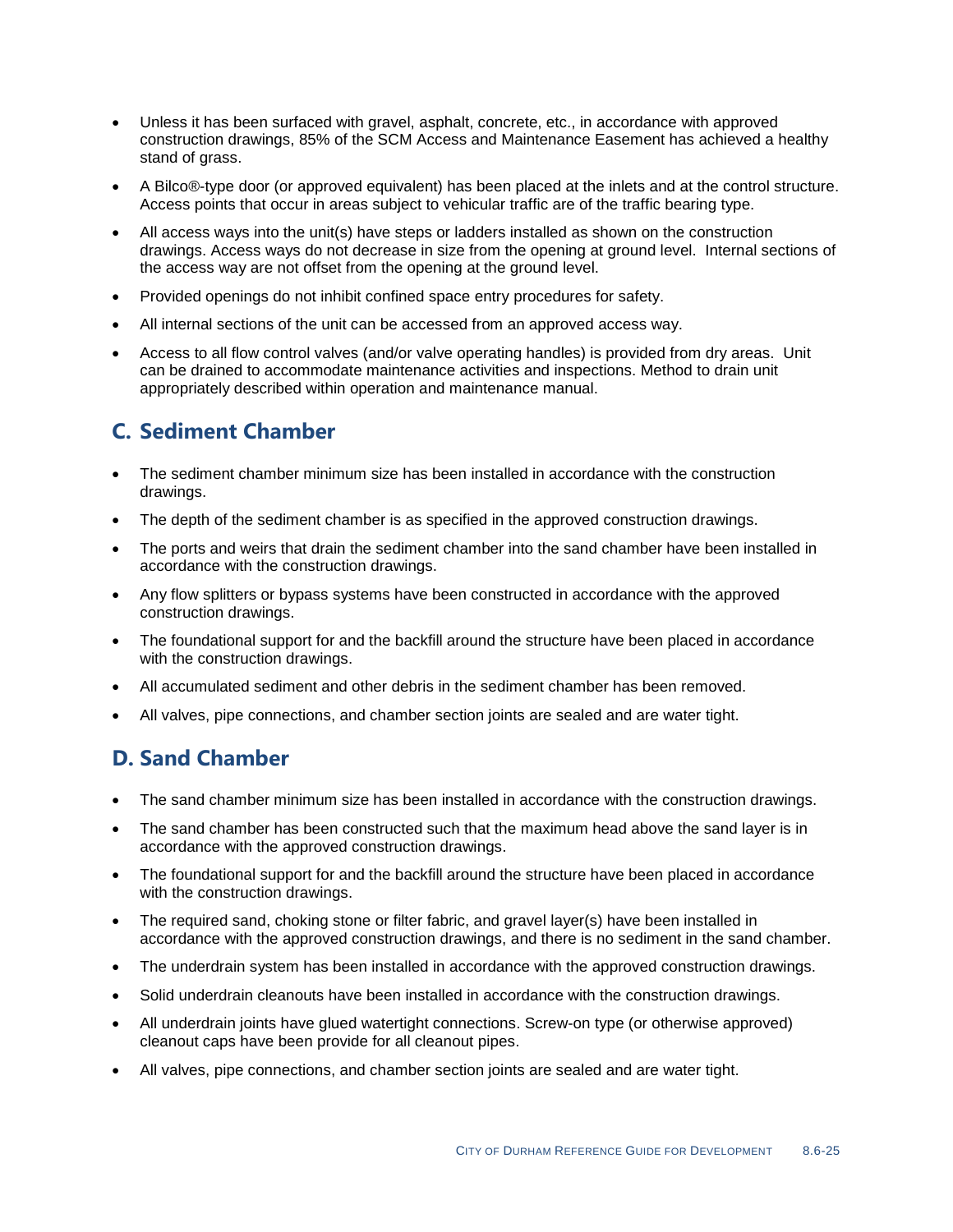- Even flow distribution into the sand chamber has been provided in accordance with the construction drawings and is not creating scour in the sand chamber.
- The bottom of the structure is located at least one foot above the seasonal high water table.
- The filter has been observed by the certifying engineer on **Fill** in date to draw down the runoff from the first inch of rainfall (minimum) in a manner consistent with that specified in the approved construction drawings.

## **E. Control Structure and Principal Spillway Pipe**

- The control structure is reinforced concrete.
- The dimensions of the structure are
- The structure and all appurtenant devices appear to be sound.
- The structure is free of debris or obstructions.
- The foundational support for and the backfill around the structure have been placed in accordance with the construction drawings.
- All orifices, siphons, ports, and weirs were installed in accordance with the construction drawings.
- The PSP is reinforced concrete with a minimum pipe strength conforming to ASTM C-76 Class III standards.
- The diameter of the PSP is  $\qquad \qquad$ .
- The principal spillway pipe was wrapped with a layer of geotextile filter fabric on the outside of each pipe joint.
- Based on a visual inspection, it appears that the joints of the PSP were "homed" reasonably well, and it appears that no joints are leaking.
- Access into the control structure and the sediment and sand chambers has been provided in accordance with the construction drawings.

## **F. Outfall Structure and Outfall Area**

- The control structure has been installed in accordance with the construction drawings.
- The principal spillway pipe is securely attached/grouted to the headwall or downstream manhole, and this joint is smoothly finished with no evidence of gaps, cracks, and spalling.
- If not discharging to a storm sewer system:
	- o The outfall structure has been installed in accordance with the construction drawings and there is no evidence of stability issues.
	- Energy dissipation has been provided in accordance with the construction drawings.
	- The outfall area and downstream channel(s)/receiving area appear stable, and all accumulated silt and debris has been removed.
- If discharging to a storm sewer system, the receiving manhole appears stable and all accumulated silt and debris has been removed.